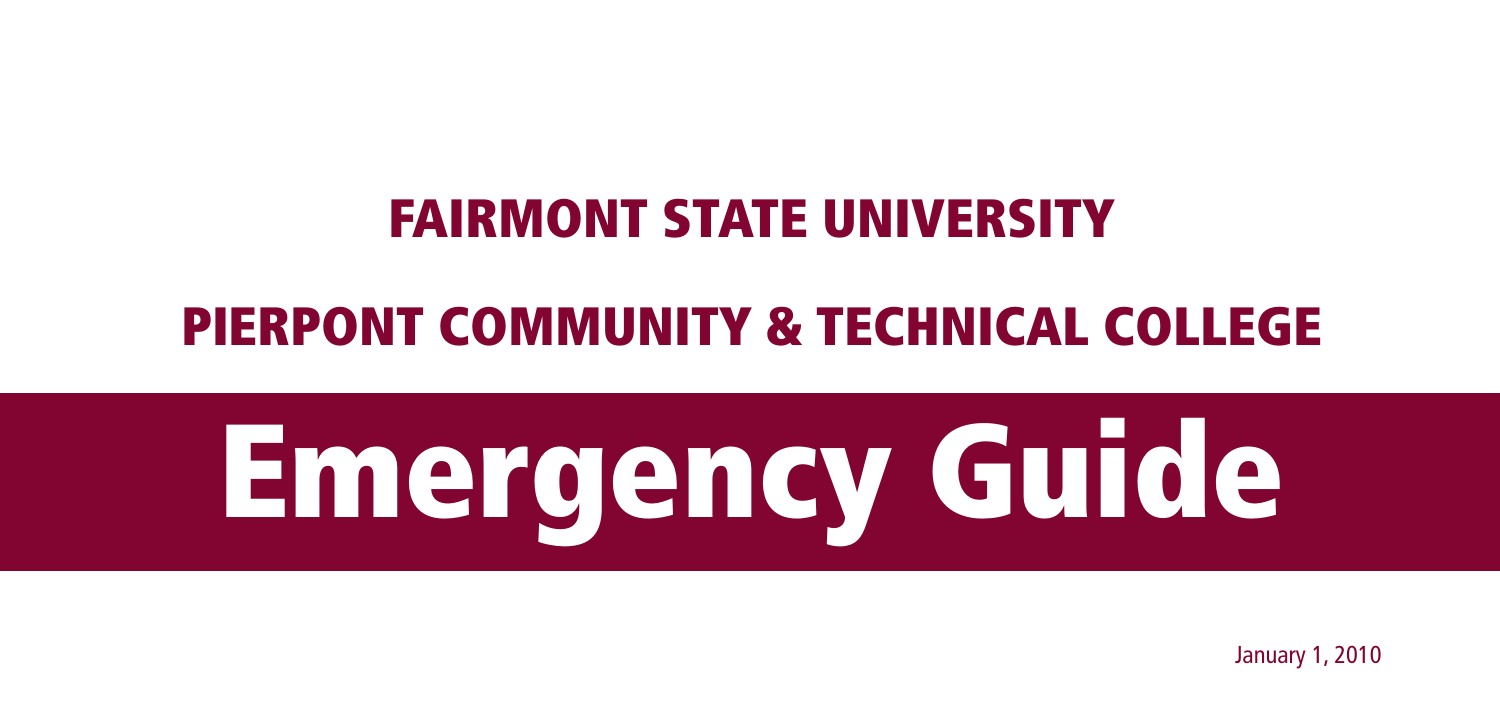### **Emergency Contacts**

### **Emergency Contacts**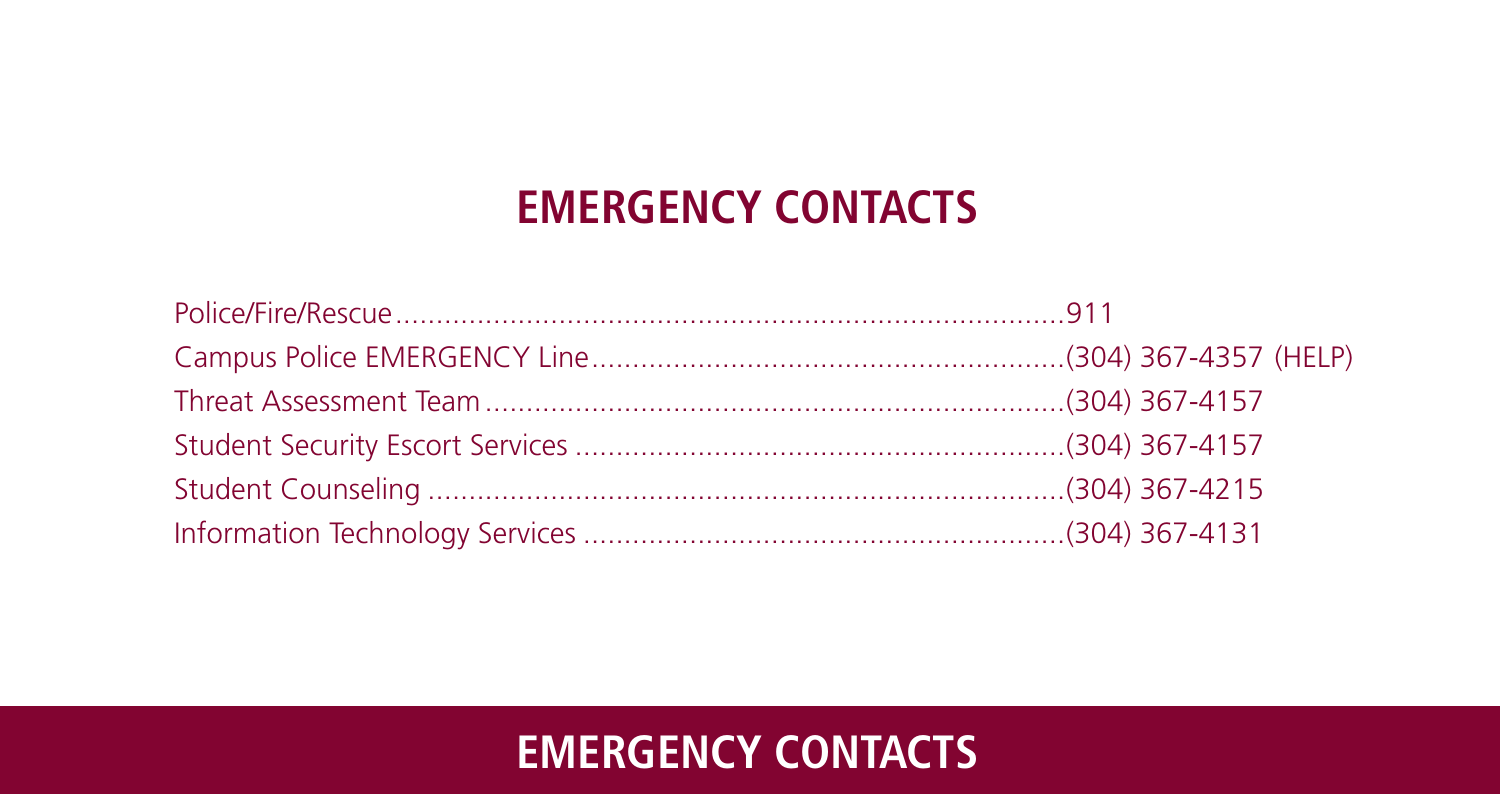### **MY BUILDING/RESIDENCE EMERGENCY INFORMATION**

#### **My building/residence hall**

### **MY BUILDING/RESIDENCE EMERGENCY INFORMATION**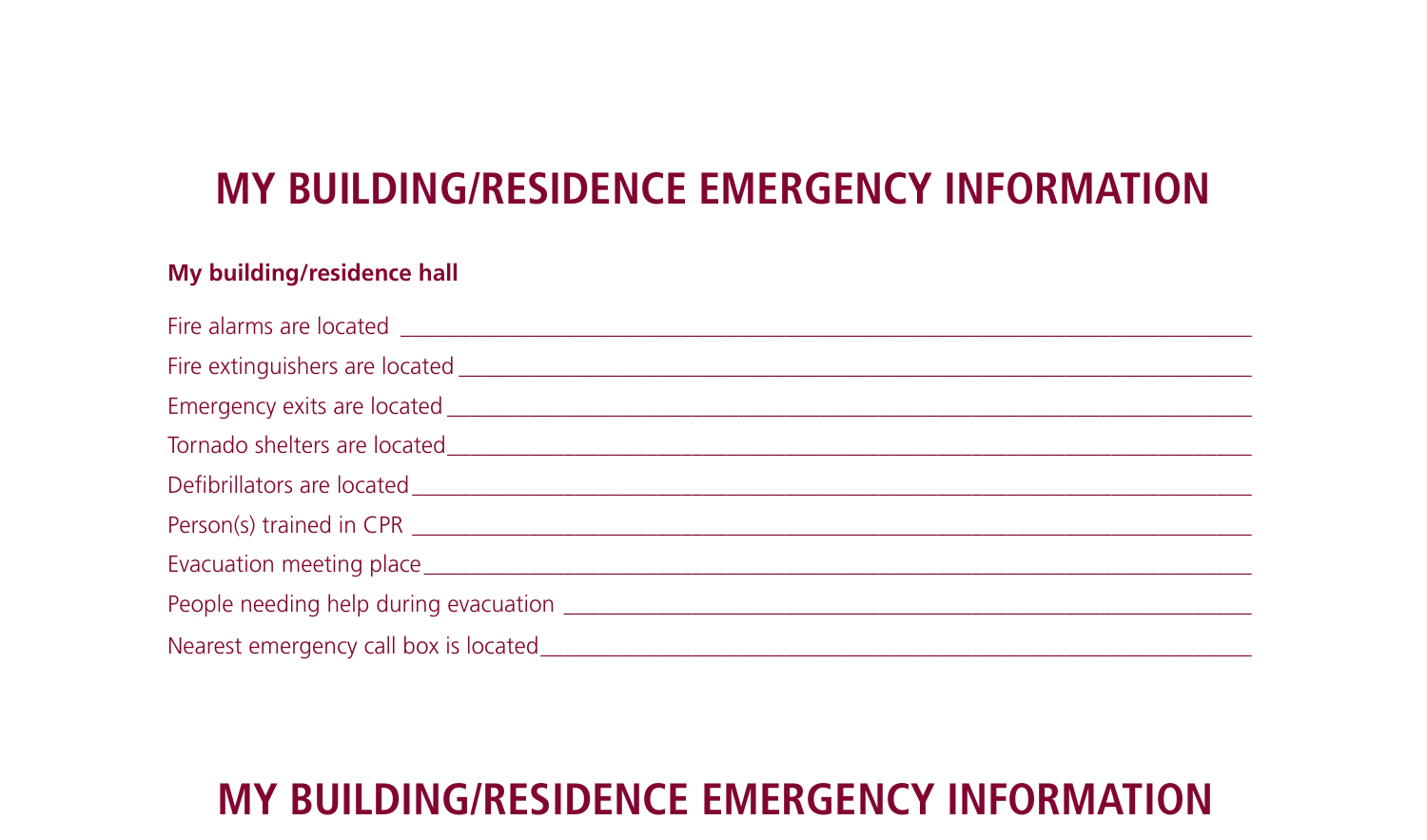### **WEATHER or emergency CLOSING INFORMATION**

- Read and listen to media announcements.
- Check the FSU or Pierpont web site for official word and full details. www.fairmontstate.edu or www.pierpont.edu
- Check the main phone number for announcements (304) 367-4000 or 800-641-5678

| <b>RADIO</b>                        |                       |
|-------------------------------------|-----------------------|
| Fantasia Broadcasting WMMN (920 AM) |                       |
|                                     | <b>WTCS (1490 AM)</b> |
|                                     | <b>WRLF 94.3 (FM)</b> |
|                                     |                       |
|                                     | 92.7 FM               |
|                                     | 103.7 FM              |
| WV Radio Corporation WKKW (97.9 FM) |                       |
|                                     | WVAQ (101.9 FM)       |
|                                     | <b>WAJR (1440 AM)</b> |
| WV Public RadioMorgantown 90.9 FM   |                       |
|                                     | Clarksburg 107.3 FM   |
| Buckhannon 88.9 FM;                 | Elkins 88.5 FM        |

#### **The Institution will contact the following Media:**

| <b>TELEVISION</b>                                                                                                    |
|----------------------------------------------------------------------------------------------------------------------|
| WBOY Channel 12                                                                                                      |
| <b>WDTV Channel 5</b>                                                                                                |
| <b>NEWSPAPER</b> (These newspapers will be notified when the change is<br>known in time to meet printing deadlines.) |
| Times West Virginian                                                                                                 |
| Dominion Post                                                                                                        |
| Exponent-Telegram                                                                                                    |
|                                                                                                                      |
|                                                                                                                      |
|                                                                                                                      |

### **WEATHER or emergency CLOSING INFORMATION**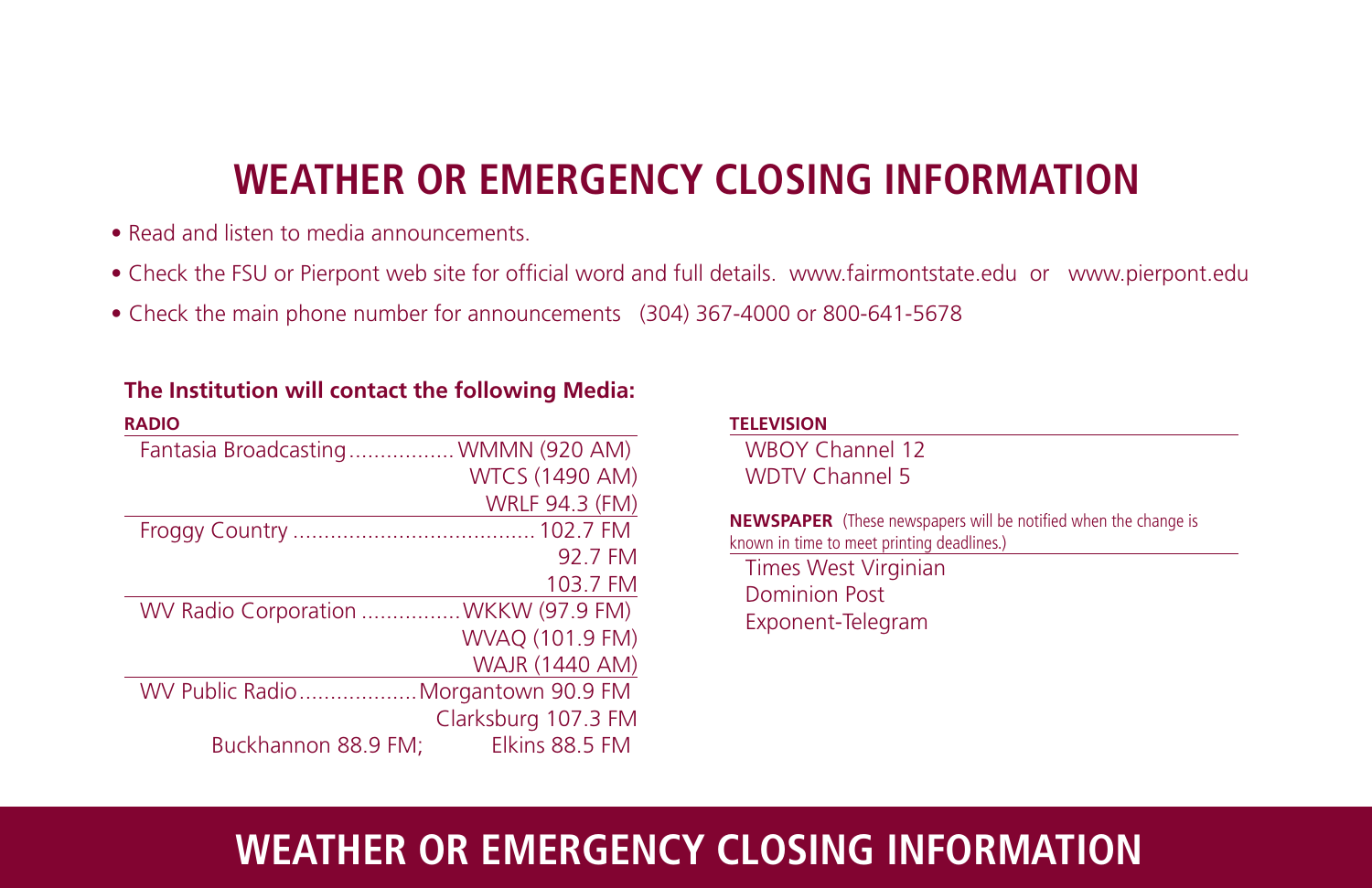### **MEDICAL EMERGENCY**

A medical emergency is an injury or illness that is acute and poses an immediate threat to a person's life or long term health.

After you have called 911, there are several things you can do until Emergency Responders arrive. These simple procedures will greatly aid the Emergency Responders and the patient they will treat.

- Notify Campus Police at (304) 367-4357 immediately.
- Provide first aid to the best of your ability (if trained).
- Use universal precautions to prevent your exposure to bodily fluids.
- Refrain from moving the patient unless it is absolutely necessary for safety reasons.
- If you determine that the patient has no pulse and is not breathing, begin cardiopulmonary resuscitation (CPR), but only if you have been trained in this life saving technique.
- Stay calm. Then reassure the patient that help is on the way.
- Make the patient as comfortable as possible.
- If possible, identify any medication the patient is prescribed.
- If not able to assist medically, keep clear of the area for emergency personnel.

### **MEDICAL EMERGENCY**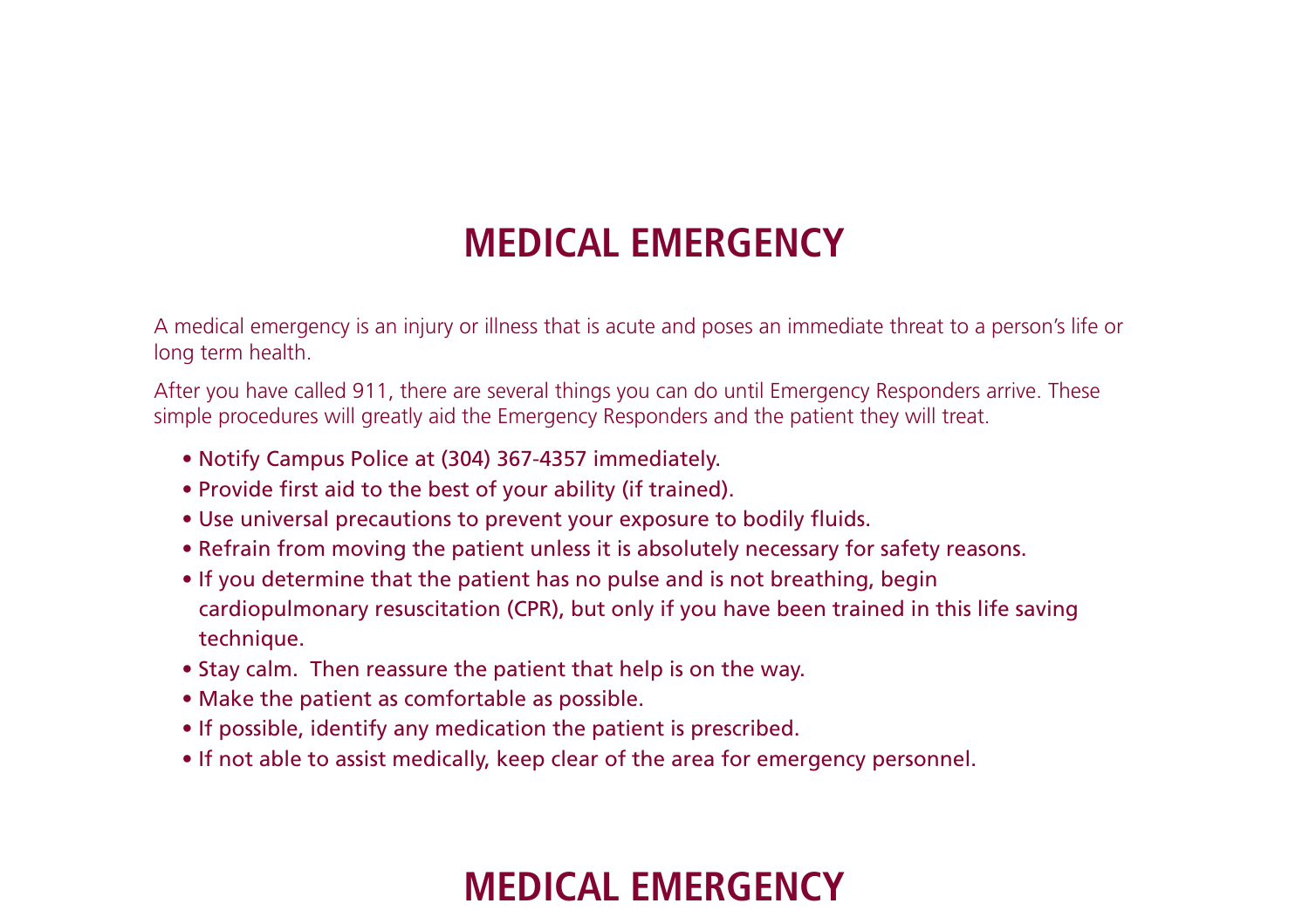### **Mental Health Emergency**

A mental health emergency is a situation in which an individual is experiencing mental, emotional and/or psychological disturbances and stress that may result in a threat or harm to her/himself and/or others.

In the event of a mental health emergency, constituting an immediate threat to self or others, notify FSU Campus Police at (304) 367-4357.

In non-emergency situations, refer students to the Counseling Center and Student Affairs Center in Colebank Hall; refer faculty and staff to Human Resources. If appropriate, walk the individual over to the Counseling Center or to Human Resources.

- Express your concerns directly to the individual.
- Make referral in the presence of the individual and offer to accompany them.
- Watch for changes in behavior.
	- Significant changes in academic or work performance;
	- Changes in hygiene, speech, attentiveness or social interaction;
	- Changes in eating or sleeping patterns,
	- Excessive drinking or drug use;
	- Sever loss of emotional control;
	- High levels of irritability:
	- Impaired speech or garbled/disjointed thoughts;
	- Excessively morbid, violent or depressing themes in written assignments;
	- Expression of suicidal or violent thoughts.

Concerns for an indvidual's emotional well-being should be reported to the Threat Assessment Team at (304) 367-4157 regardless of whether or not the individual wishes to seek services.

Report any violence or threat of violence to Campus Police immediately at (304) 367-4357.

### **Mental Health Emergency**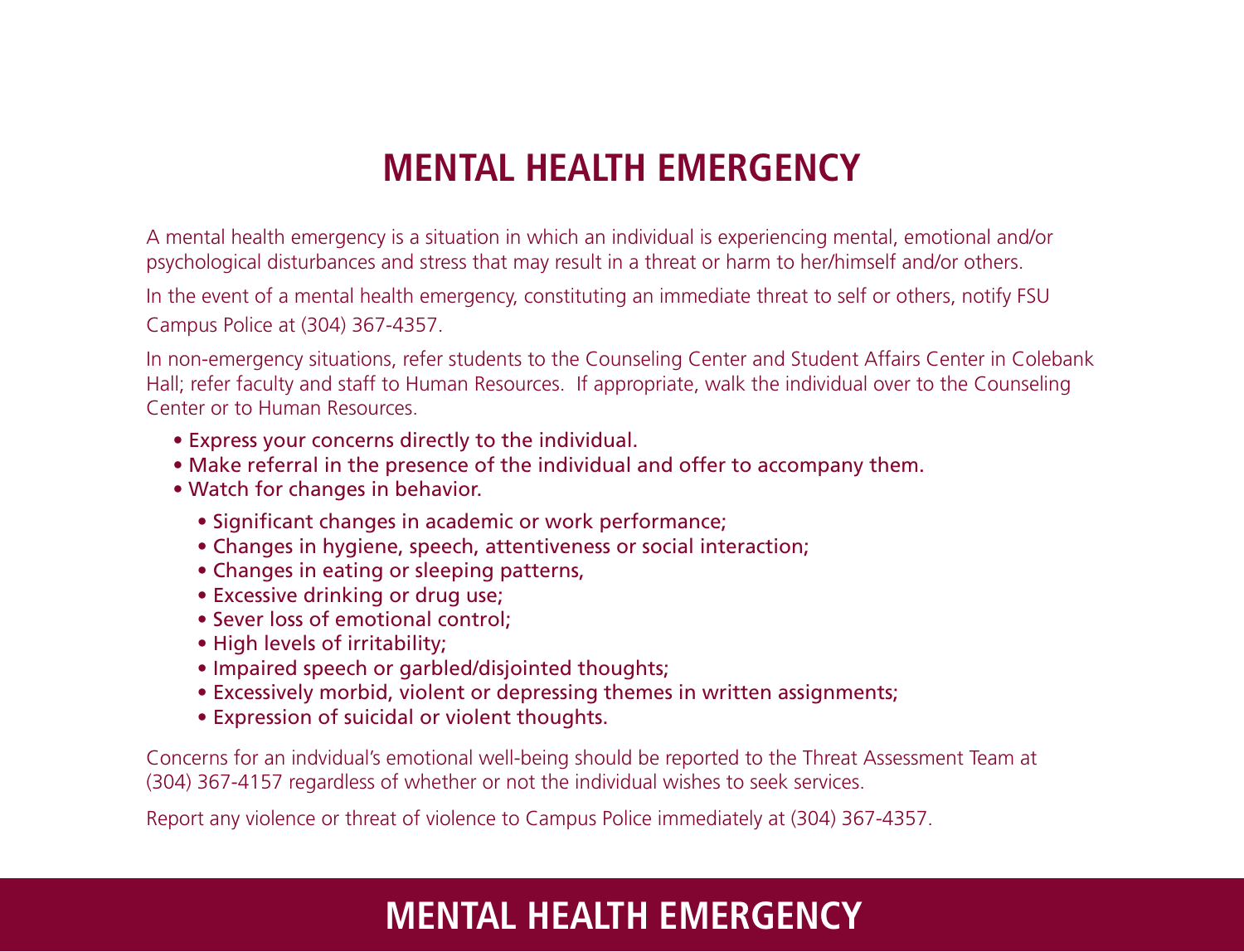### **Menacing Behavior**

Menacing behavior is expressing or showing an intention to inflict injury or damage upon someone or something.

- Call Campus Police at (304) 367-4357.
- Have someone else call if you are unable to do so.
- Provide the address, location, and all possible details to the dispatcher.
- De-escalate the situation if possible; if not possible, get to a safe place.
- Do not provoke or become involved in the disruptive behavior.
- Do not argue, yell or joke with the individual.
- Limit eye contact with the individual.
- Stay out of arm's reach of the individual.
- Do not touch the person.
- If the disturbance is outside, stay away from doors and windows. Remain inside.
- Do not allow menacing behavior to go unreported. Alert the Campus Police Department.

Refer to the Shooting Incident section of this Crisis Management guide if the individual begins using a weapon or gunshots are fired.

### **Menacing Behavior**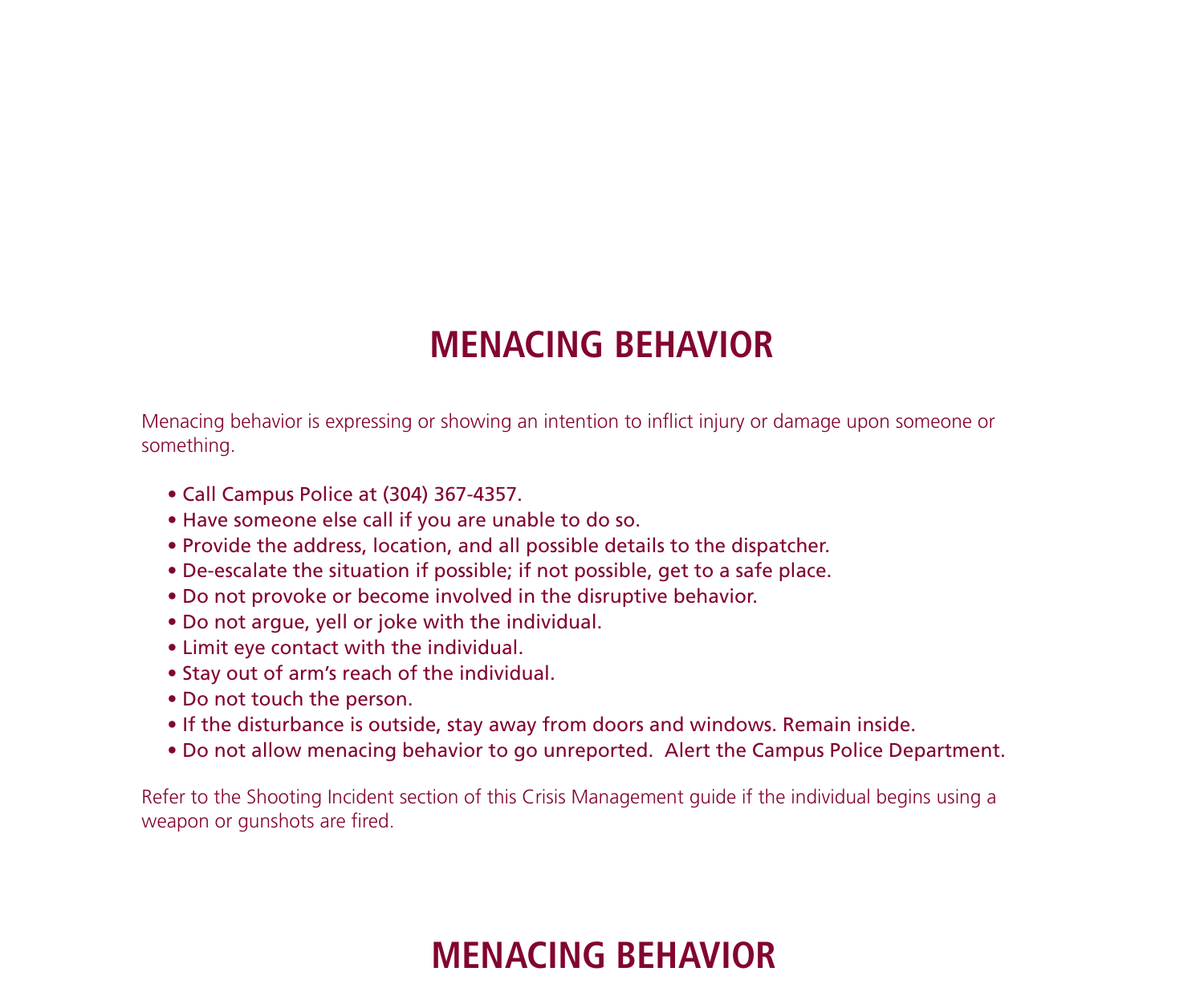### **Shooting incident**

This type of incident is unpredictable, and your immediate response depends on the situation you encounter.

If it is possible to do so SAFELY, exit the building immediately, moving away from the immediate path of danger, and take the following steps:

#### Call 911 or (304) 367-4357 if you can.

- 1. Evacuate to a safe area away from the danger and take protective cover; notify anyone you may encounter. Keep hands visible at all times.
- 2. If not safe to evacuate, go to the nearest room.
	- Close and lock the door.
	- Turn off the lights.
	- Stay away from doors and windows.
	- Keep quiet.
	- Stay there until assistance arrives.
- 3. If unable to evacuate or seek a secured location, fight with everything you have in order to save your life.
- 4. Individuals not in harm's way are to take protective cover, staying away from windows and doors until notified otherwise.

### **Shooting incident**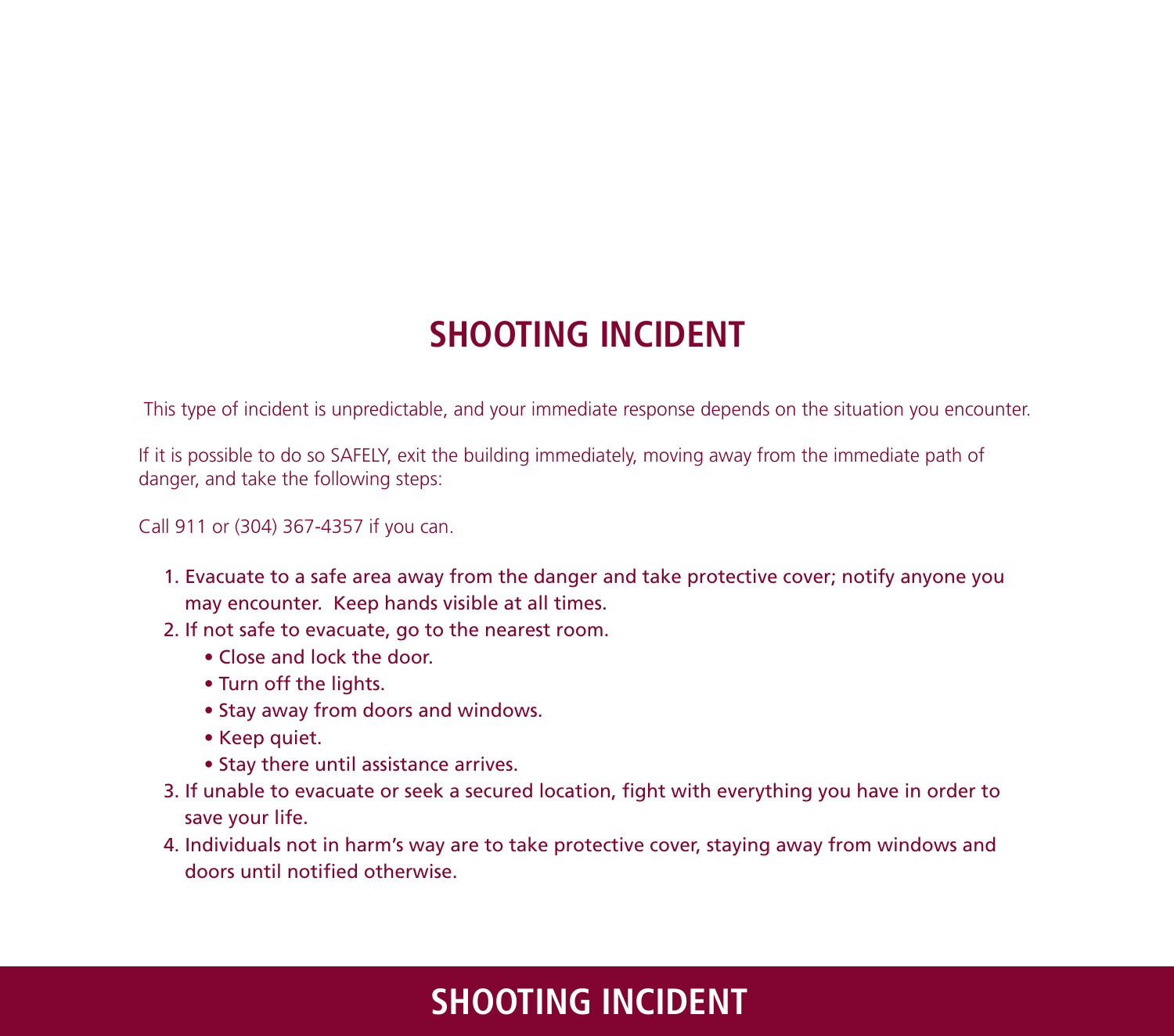### **Explosions**

- Call 911, (304) 367-4357 (DO NOT use cell phone, electronic devices or any electrical **device that could spark further explosions.)**
- Remain calm.
- Immediately seek cover in safe place or evacuate if safe to do so.
- Do not use elevators in case of fire.
- If able to get outside, move to a distance of at least 500 feet away from the blast.
- Do not return to the area.
- Leave the building and move away from it.
- If trapped, signal for help.

When a fire alarm sounds, complete evacuation is REQUIRED. Close doors and windows as you leave if feasible. Walk, do not run, to the nearest stairway exit and proceed to ground level.

The alarm may not sound continuously. If the alarm stops, continue the evacuation and warn others who may attempt to enter the building after the alarm stops. Notify police and/or firefighters on the scene if you suspect someone may be trapped inside the building.

### **Explosions**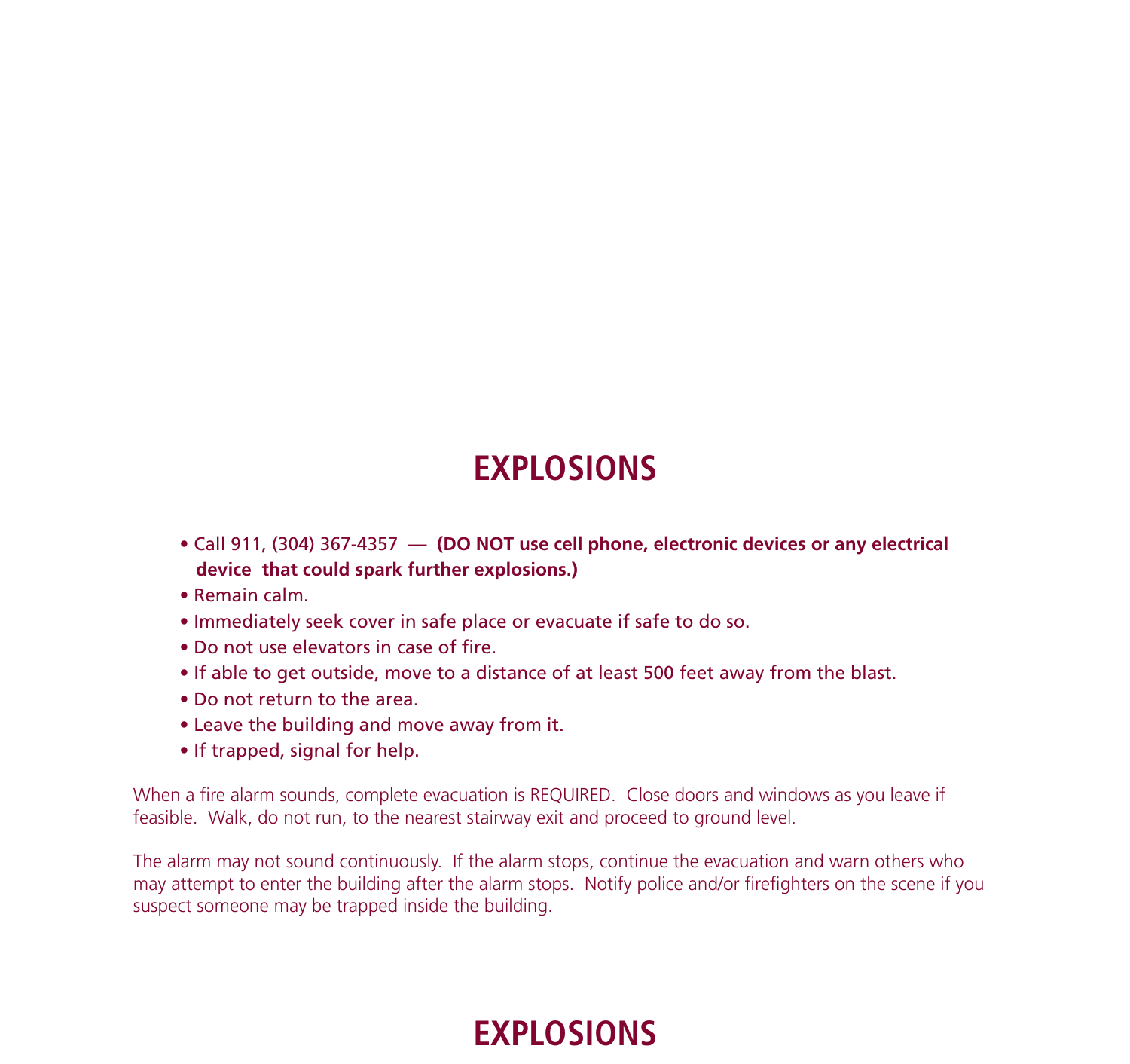### **Fire**

- Call 911 or (304) 367-4357 to report the location and size of fire. Always call from a safe location.
- Alert people in the immediate area of the fire and evacuate.
- Confine the fire by closing doors as you leave.
- Activate a fire alarm by pulling on an alarm box on your way out of the building.
- Evacuate the building. Do not use elevators unless directed to do so by authorized emergency personnel.
- Do not re-enter the building until authorized emergency personnel give the "all clear" signal.
- If you notice smoke or fire in your path, use alternative exit routes.
- If heat or flames block your exit routes, stay in the room with the door closed. Consider ways to signal for help, including calling 911 or (304) 367-4357, or signaling from window if possible.
- If possible call (304) 367-4357 to advise authorities you are trapped in the building.
- Report all fires, even those which have been extinguished, to Campus Police at (304) 367-4357.

If you must use a fire extinguisher:

- **Pull the safety pin on the grip handle.**
- **A**im the nozzle at the base of the fire.
- **S**queeze the handles all the way together.
- **S**weep the extinguisher from side to side.

Nearest fire extinguisher

Note: There are different types of fire extinguishers for use on different types of fires. Familiarize yourself with the type and operation of fire extinguishers in your work area.

*(Continued)*

### **Fire**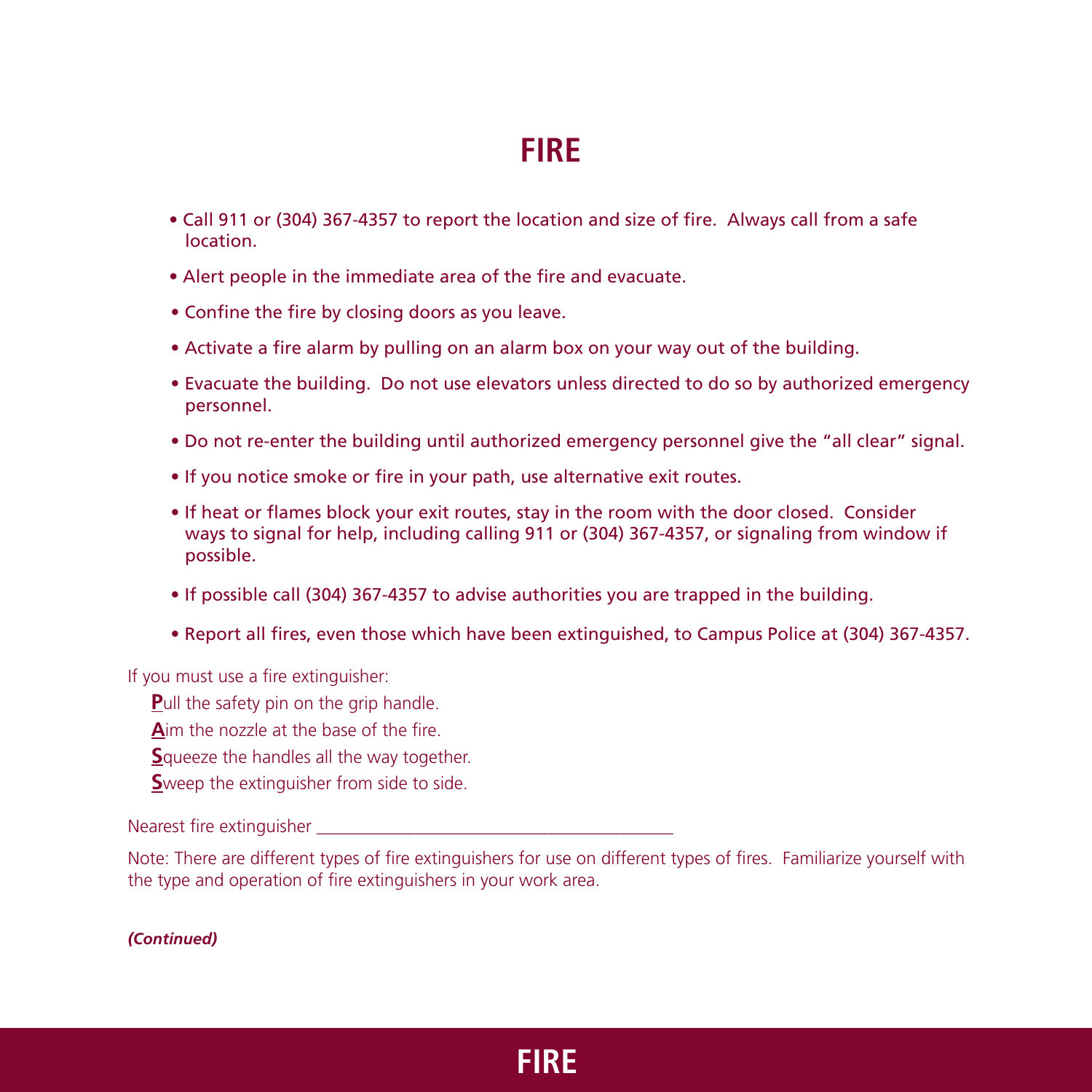#### **HOW TO SURVIVE A BUILDING FIRE:**

- Know the building. Take time to familiarize yourself with the layout of the building such as:
	- Emergency evacuation for your floor Locations of all pull stations on your floor Locations of all fire extinguishers on your floor
- Crawl if there is smoke. Cleaner air will be near the floor. If you are caught in smoke, get down and crawl on your hands and knees.
- Go to the nearest exit or stairway. If the nearest exit is blocked by fire, heat, or smoke, go to another exit. USE AN EXIT STAIRWAY – DO NOT USE ELEVATOR. If the stairway fire doors are closed, they will keep fire and smoke out and protect you until you are outside. Close doors behind you to confine fire and smoke.

#### **IF YOU ARE ON FIRE:**

- Stop, drop, and roll. If your clothes are on fire, stop, drop, and roll wherever you are. Rolling will smother the flames.
- Cool down burns. Immediately use cool water on burns. DO NOT use ointments, butter, or lard. Seek medical attention immediately.

*(Continued)*

### **Fire**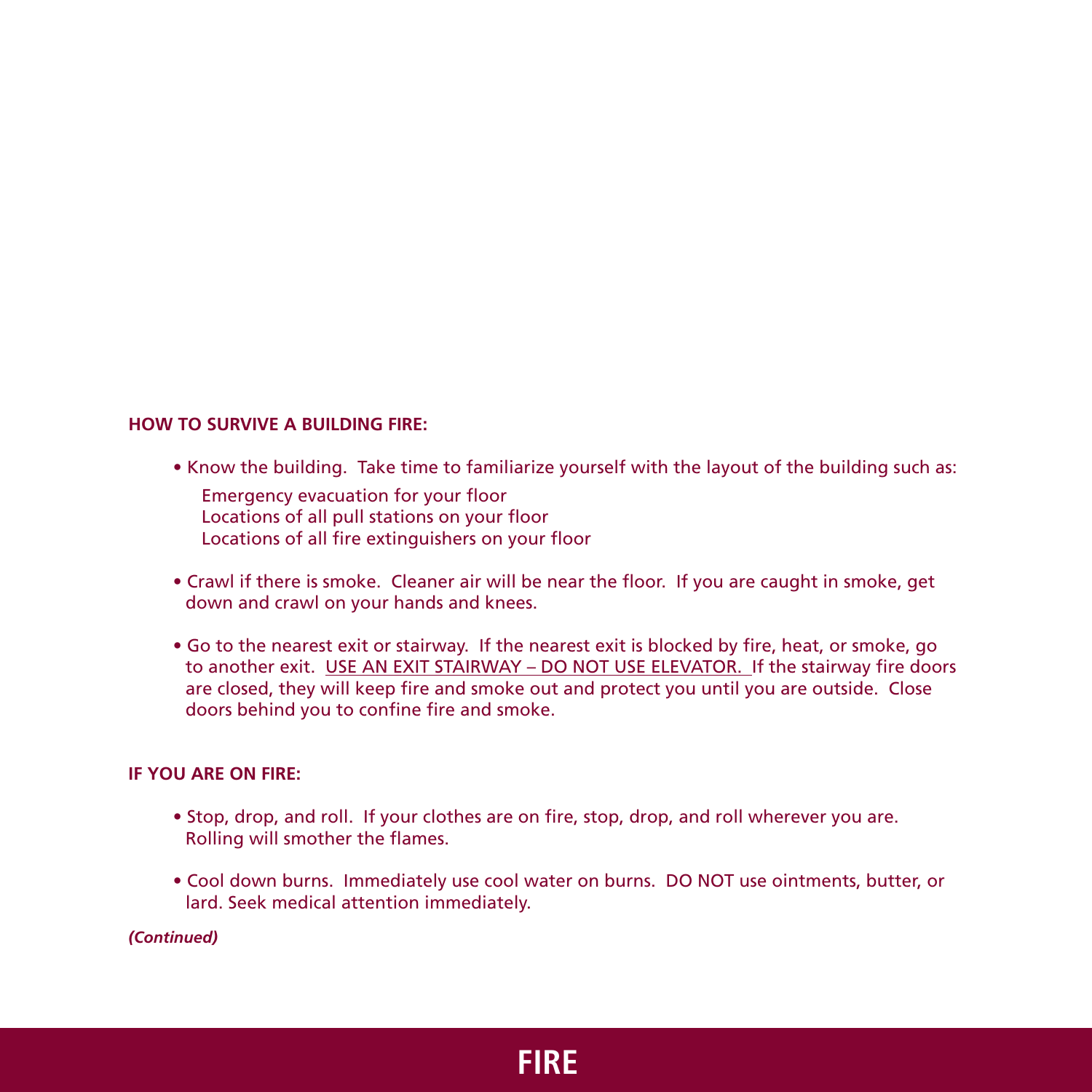#### **FIRE DRILLS:**

• Periodic unannounced fire drills will be conducted as required by West Virginia State Law. ANY TIME a fire alarm sounds, building occupants must vacate in accordance with instructions given by the proper authorities. Failure to vacate may result in citation, fine, or disciplinary action.

#### **STAFF RESPONSIBILITIES**

- No staff member shall silence an alarm until after the proper authorities have secured the building.
- All staff members will comply with requests from Campus Police and/or other emergency response. No staff member should enter any area that appears unsafe. Staff priority is to evacuate the building and instruct and assist others to do the same.
- Staff members are required to file an incident report with the proper authorities by 8:00 a.m. the following day.

#### **AFTER A FIRE ALARM:**

• No person shall return to the building until directed to by campus officials or the Fire Department.

**Fire**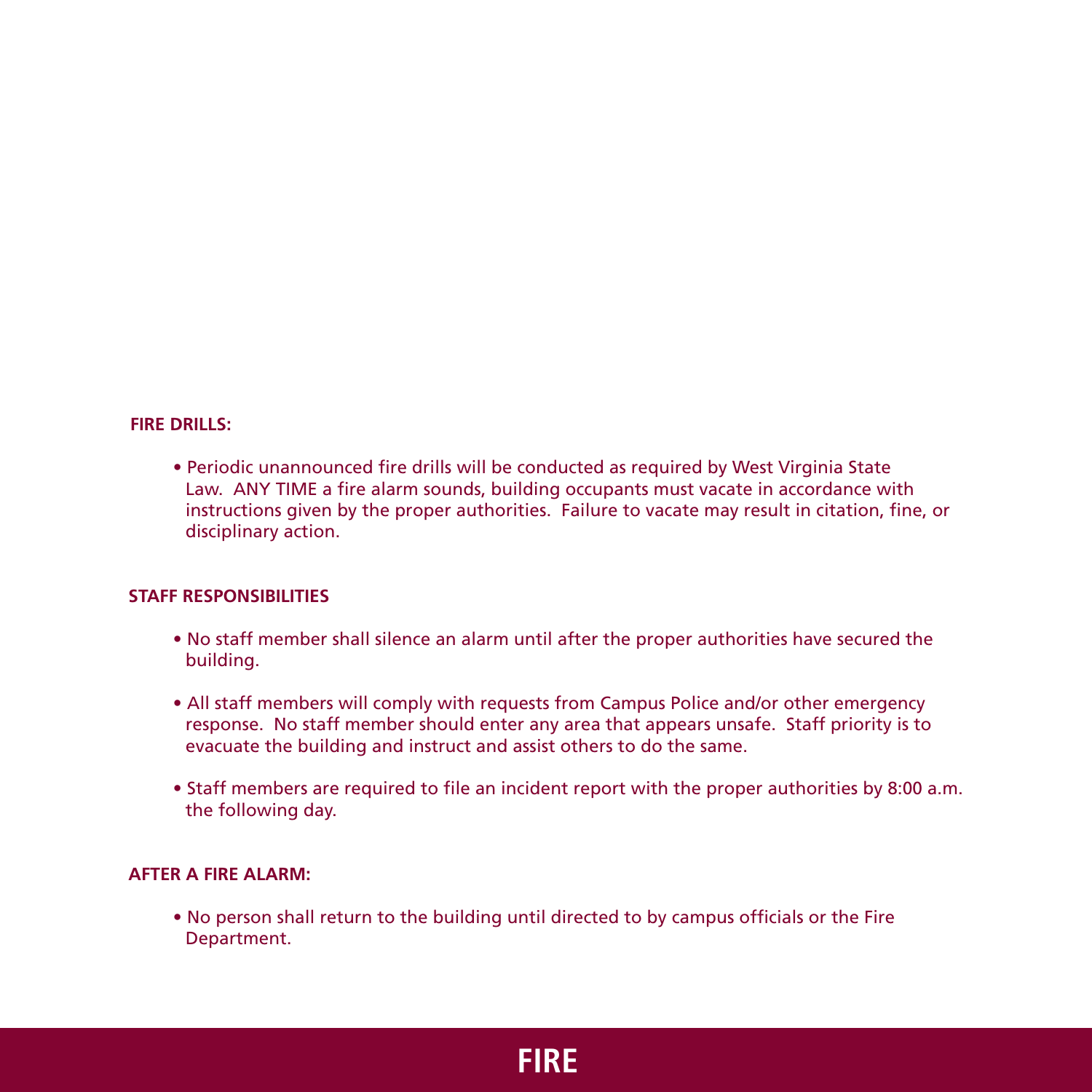### **Explosive Device / Potential explosive device / bomb threat**

ALL BOMB THREATS ARE TO BE TAKEN SERIOUSLY. NOTIFY CAMPUS POLICE AT **(304) 367-4357** IMMEDIATELY.

- Call from another location or emergency call box. **(DO NOT use a cell phone or other communication device.)**
- Remain calm.
- Do not operate any light or power switches.

If you receive a bomb threat by telephone, remain calm, write down the caller's exact words and note the time of the call. Check for caller ID information. Listen for background noises. Ask the caller:

- When is the bomb going to explode?
- Where is the bomb?
- What does it look like?
- What kind of bomb is it?
- What will cause it to explode?
- Did you place the bomb?
- What is your name and address?

If you receive a bomb threat in written form:

• Notify Campus Police at (304) 367-4357 immediately. **(DO NOT use radios, pagers or cell phones as they can trigger an explosive device.)**

 $\_$  , and the set of the set of the set of the set of the set of the set of the set of the set of the set of the set of the set of the set of the set of the set of the set of the set of the set of the set of the set of th

 $\_$  , and the set of the set of the set of the set of the set of the set of the set of the set of the set of the set of the set of the set of the set of the set of the set of the set of the set of the set of the set of th

 $\_$  , and the set of the set of the set of the set of the set of the set of the set of the set of the set of the set of the set of the set of the set of the set of the set of the set of the set of the set of the set of th

- Do a quick visual inspection of your area. Do not touch or move any suspicious objects.
- If you are told to evacuate the area by authorized emergency personnel, take your notes about the call with you.
- Follow your unit's evacuation procedures which are:

### **Explosive Device / Potential explosive device / bomb threat**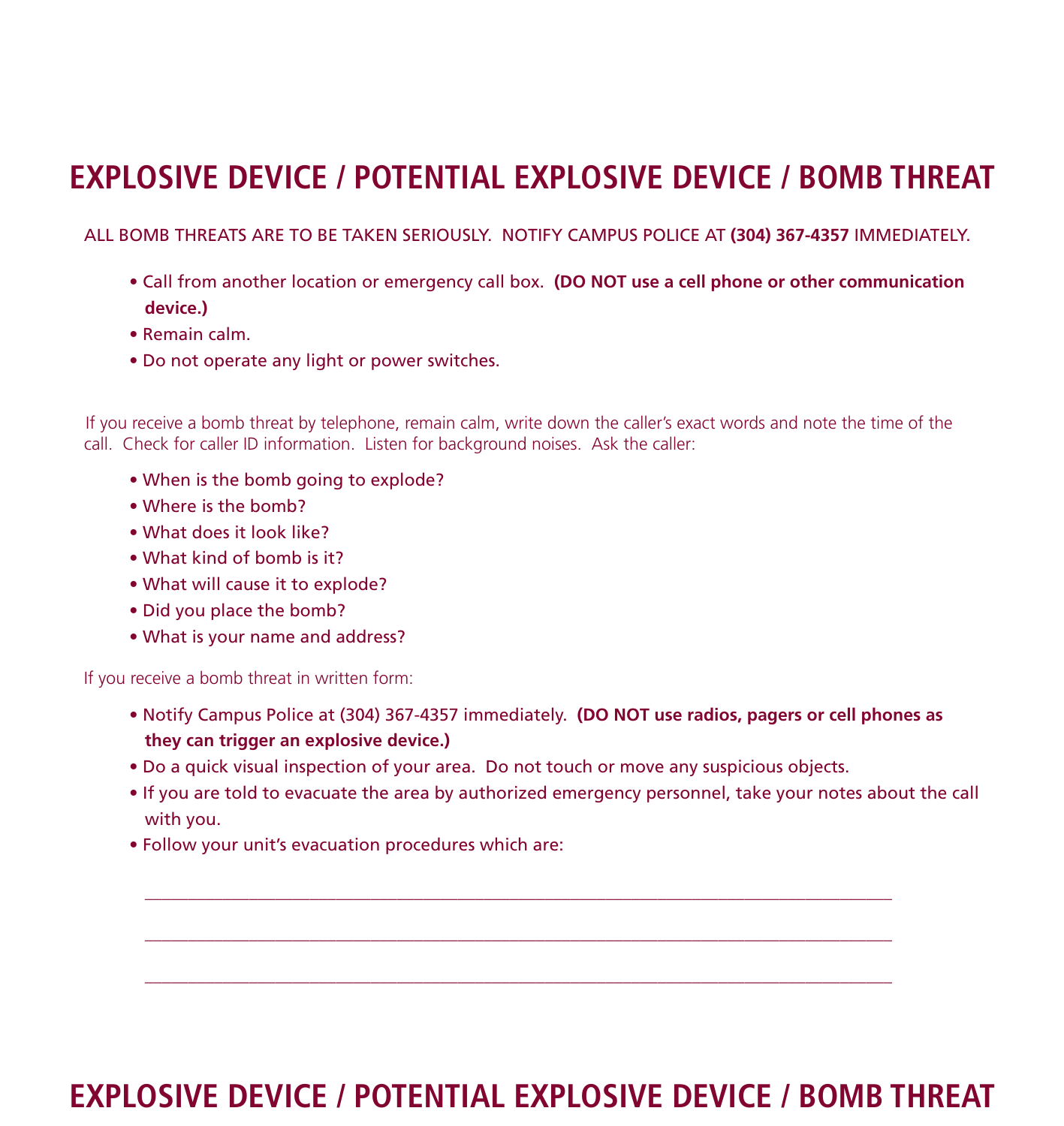### **Hazardous materials**

Placards or signs are posted outside all rooms containing hazardous materials or equipment.

#### **CHEMICIAL SPILLS:**

Detailed safety procedures are in place in all campus laboratories where dangerous materials are used and stored. If you encounter a chemical spill and no trained individuals are in the area:

- Notify Campus Police at (304) 367-4357
- DO NOT walk into or touch any spilled material.
- Avoid inhaling fumes, smoke and vapors, even if no hazardous materials are involved.
- ISOLATE the area by sealing it off or closing doors.
- Notify people in neighboring offices and classrooms.
- Turn off space heaters and extinguish open flames in the area.
- EVACUATE the affected area or building and do not re-enter the area until told to do so by authorized emergency personnel.
- Most chemicals are odorless so remember just because you can't smell it doesn't mean it's not harming you.

#### **RADIOACTIVE MATERIALS**

Minimal radioactive materials are utilized in some campus laboratories. Those that might be encountered are considered low-level sources of radiation and pose minimal threat when properly stored and handled. If you encounter what you believe to be radioactive material:

- Notify Campus Police at (304) 367-4357.
- DO NOT touch the material.
- ISOLATE the area by sealing it off or closing doors.
- Notify people in neighboring offices and classrooms.

### **Hazardous materials**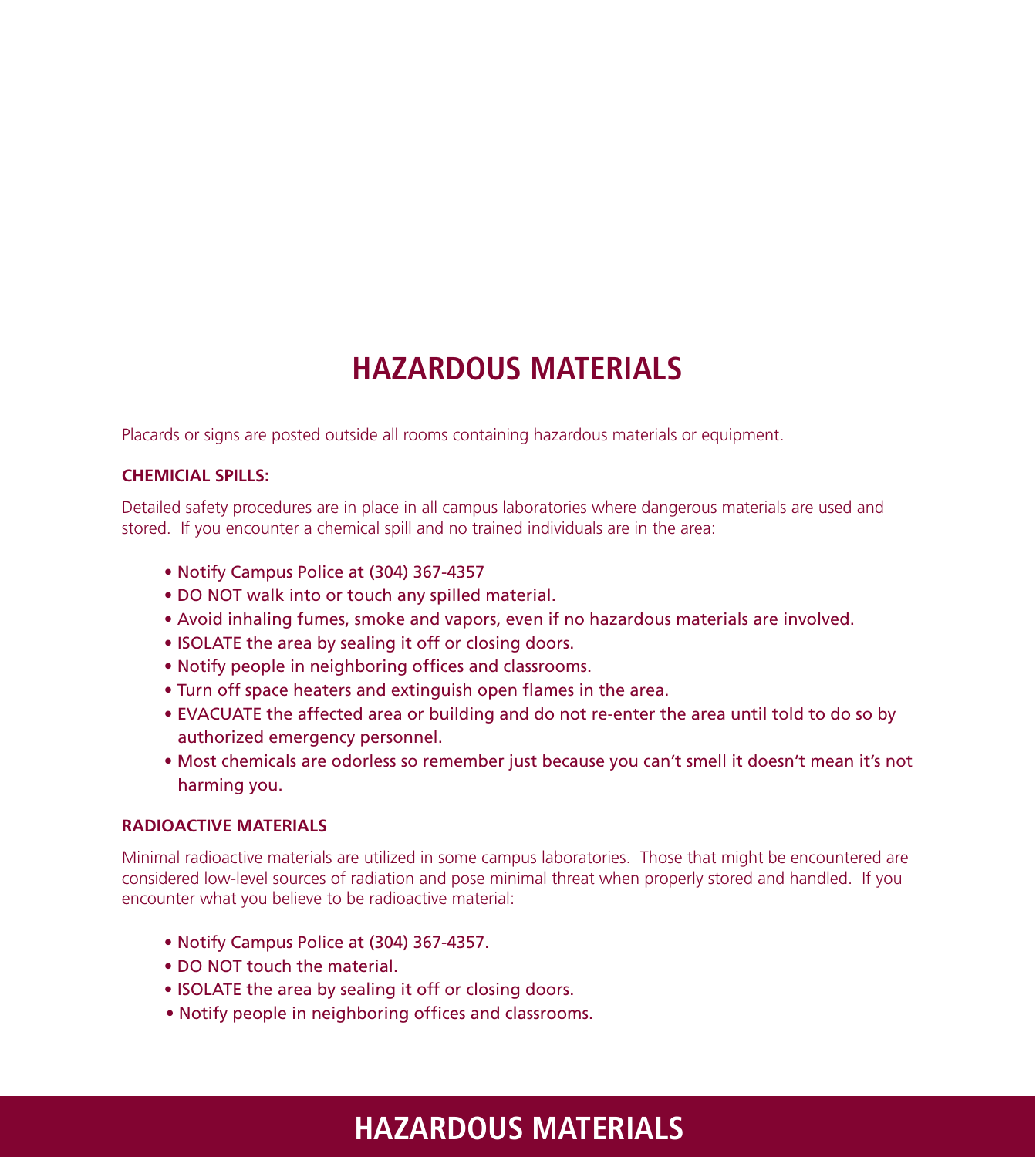### **Evacuation**

Leave your building immediately when an alarm sounds or if you are instructed to do so by authorized emergency personnel.

#### **EVACUATION PROCEDURES:**

- Remain calm.
- Evacuate in a safe and orderly manner.
- Gather personal belongings (medication, keys, purses, etc.), but only if safe to do so.
- DO NOT use elevators unless authorized emergency personnel tell you to do so.
- Turn off all electronics, including computers.
- Provide assistance for those with disabilities. Refer to the Evacuation Procedures for Persons with Disabilities section of this guide.
- Go to the identified assembly area which should be at least 300 feet away from the building unless directed to another location by Campus Police or properly identified emergency personnel.
- Remain with your class/office so a full accounting can be made.
- Notify Campus Police or emergency personnel of any missing or trapped persons.
- Follow all directions from Campus Police or other authorities present.

My identified evacuation assembly area is: \_\_\_\_\_\_\_\_\_\_\_\_\_\_\_\_\_\_\_\_\_\_\_\_\_\_\_\_\_\_\_\_\_\_\_\_\_\_\_\_\_.

### **Evacuation**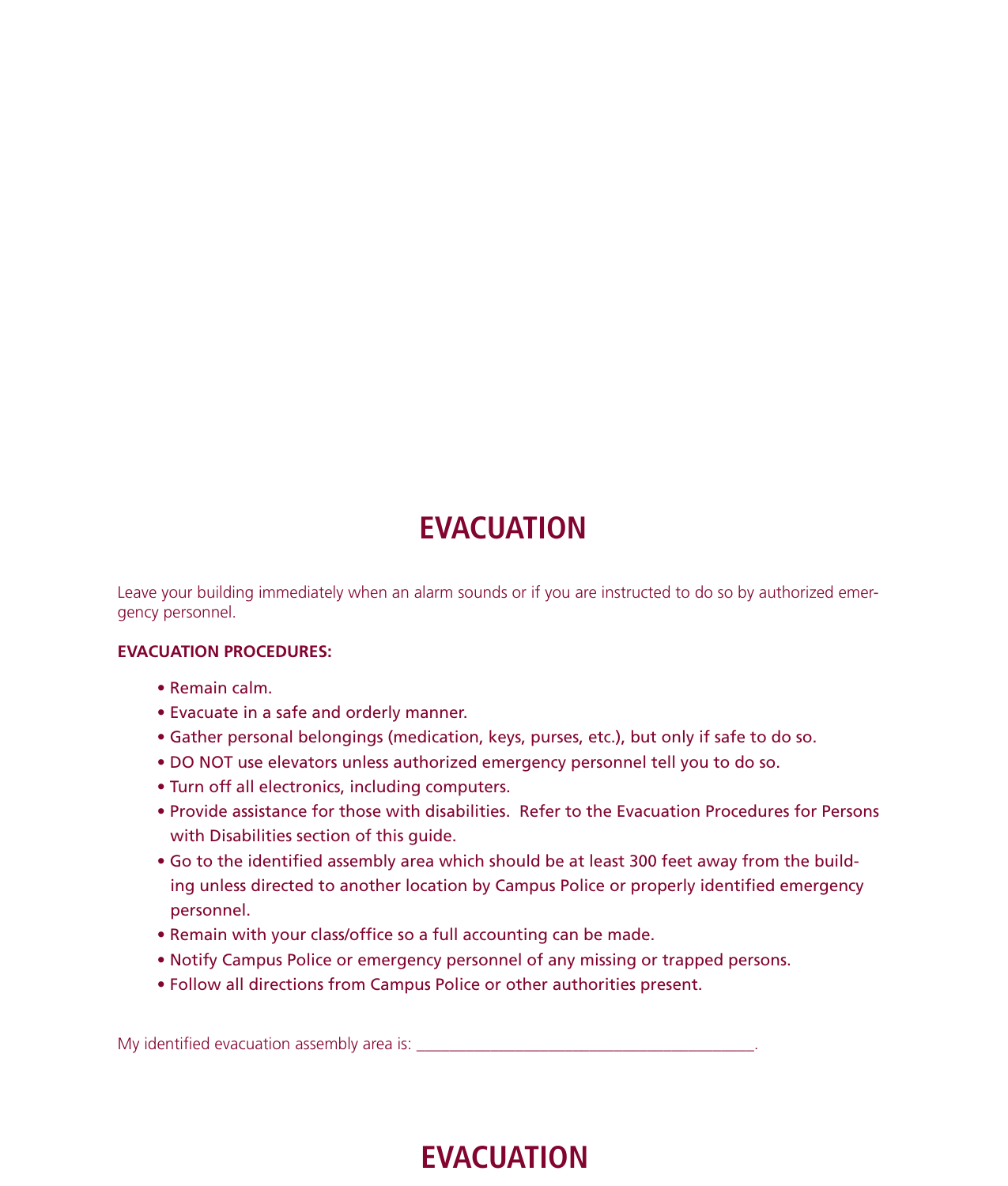### **Evacuating persons with disabilities**

Instructors and supervisors should be proactive and be aware of people who will need assistance.

#### **ASSISTING BLIND/VISUALLY IMPAIRED:**

- Clearly announce the type of emergency.
- Offer your arm for guidance.
- Tell the person where you are going, and alert him/her to obstacles along the way.
- Keep them informed of what is happening.

#### **ASSISTING DEAF/HEARING IMPAIRED:**

- Turn lights on and off to gain the person's attention.
- Indicate directions with gestures or a written note.

#### **ASSISTING MOBILITY IMPAIRED/WHEELCHAIR USERS:**

- Elevators should not be used to move people with disabilities.
- Seek volunteers to assist students/personnel with physical disabilities to the nearest enclosed stairway or designated areas for rescue assistance.
- One individual should remain with the person(s) if it can be done without unreasonable personal risk.
- Others should advise emergency personnel of the location so that the evacuation can be completed.
- If an imminent danger situation exists and the person requests assistance in evacuation before emergency personnel can arrive, assist in finding volunteers to evacuate the person per his/her instructions.

#### **IF YOU ARE PHYSICALLY CHALLENGED (EVEN TEMPORARILY) OR VISUALLY IMPAIRED:**

- If you are physically challenged, you should:
	- Be educated about fire safety.
	- Plan ahead for emergency situations.
	- Be aware of your capabilities and limitations.
	- Notify proper authorities of your conditions so aid may be given in case of a fire.
- In case of a fire, look for places of refuge, like stair enclosures or behind fire doors. ELEVA-TORS WILL NOT OPERATE WHEN THE ALARM SOUNDS AND ARE NOT SAFE TO USE DURING FIRES. It may be better to stay in your room.
- Visually impaired should take the hand of another person to assist with exiting the building.
- Persons confined to a wheelchair or crutches should not attempt to evacuate the building using these devices unless they have ramped or level access to a designated exit. If access to one of these exits is unavailable, proceed to the nearest fire exit and wait for emergency personnel assistance.

*(Continued)*

### **Evacuating persons with disabilities**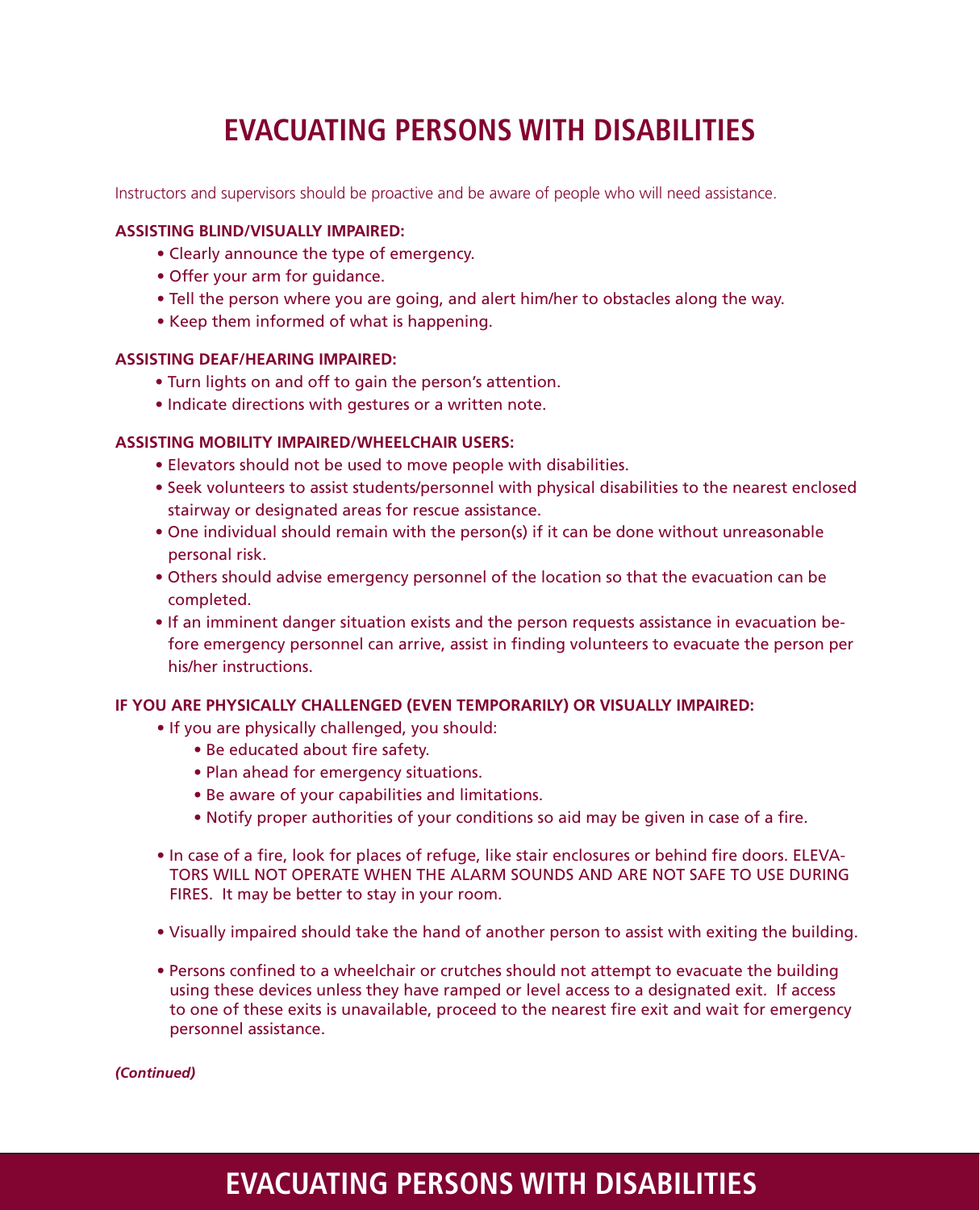If you are required to leave the building immediately, but are unable to (because of physical disability, injury or obstruction):

- Go to the nearest area of safe refuge.
- Notify Campus Police at (304) 367-4357.
- Signal out the window to emergency responders if possible.
- Remain calm.

My identified safe refuge area is: \_\_\_\_\_\_\_\_\_\_\_\_\_\_\_\_\_\_\_\_\_\_\_\_\_\_\_\_\_\_\_\_\_\_\_\_\_\_\_\_\_\_\_\_\_\_\_\_\_.

#### **STAFF RESPONSIBILITIES:**

- No staff member shall silence an alarm until after the property authorities have secured the building.
- All staff members will comply with requests from Campus Police and/or other emergency response. No staff member should enter any area that appears unsafe. Staff priority is to evacuate the building and instruct and assist others to do the same.
- Staff members are required to file an incident with the proper authorities by 8:00 a.m. the following day.

### **Evacuating persons with disabilities**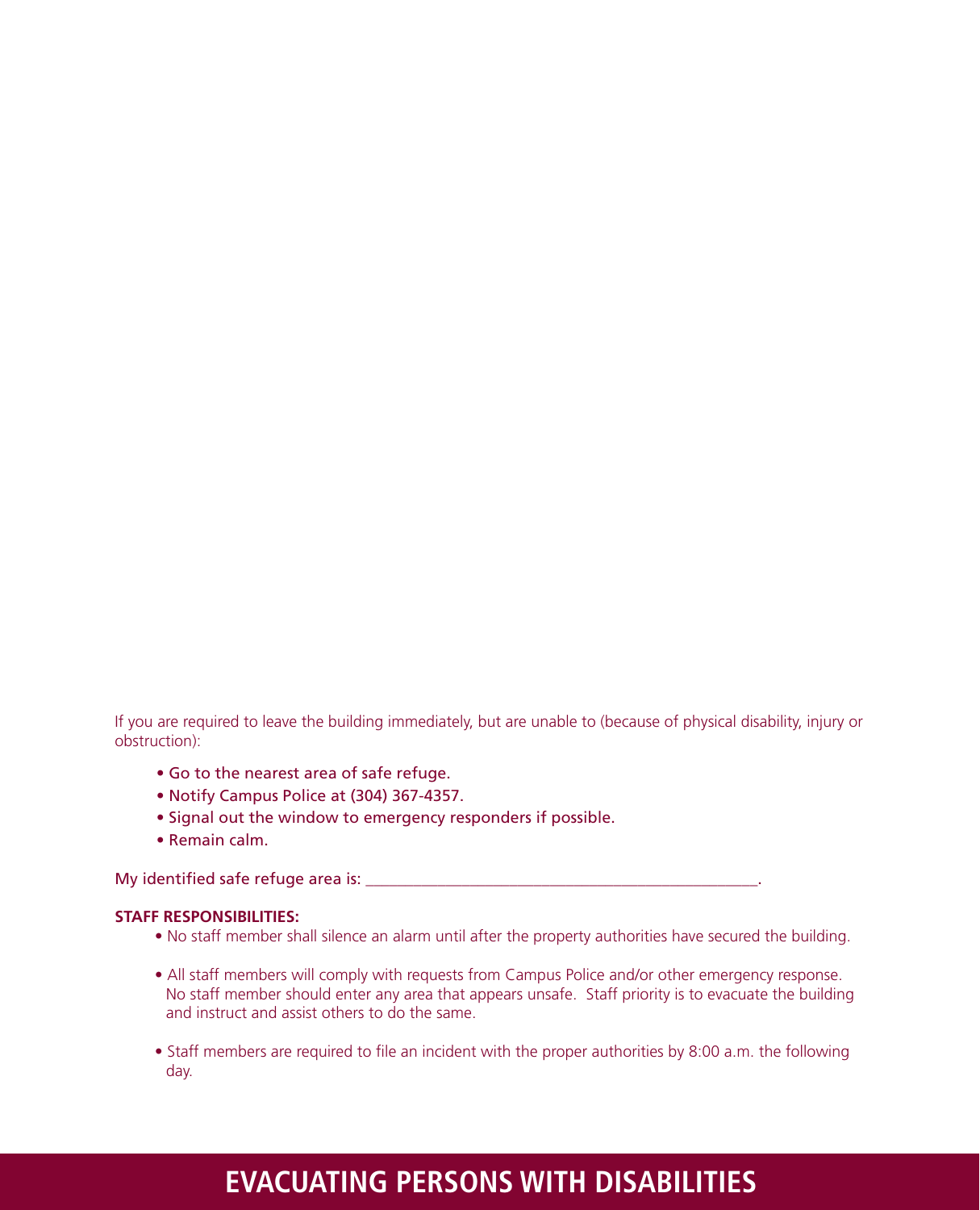### **Suspicious mail / packages**

If you see or are holding a suspicious package/object:

- **Do not use a cell phone as it can trigger an explosive device.**
- Do not physically touch the object.
- Move away from suspicious items.
- Leave the immediate area.
- Call (304) 367-4357 or (304) 367-4157 from a landline or emergency call box.
- Evacuate others from the immediate area.
- Gently set the item down on a solid surface or on the floor. If there is powder or liquid, try to set item down in a container, for example a trash can or bucket.
- Follow police instructions.

### **Suspicious mail / packages**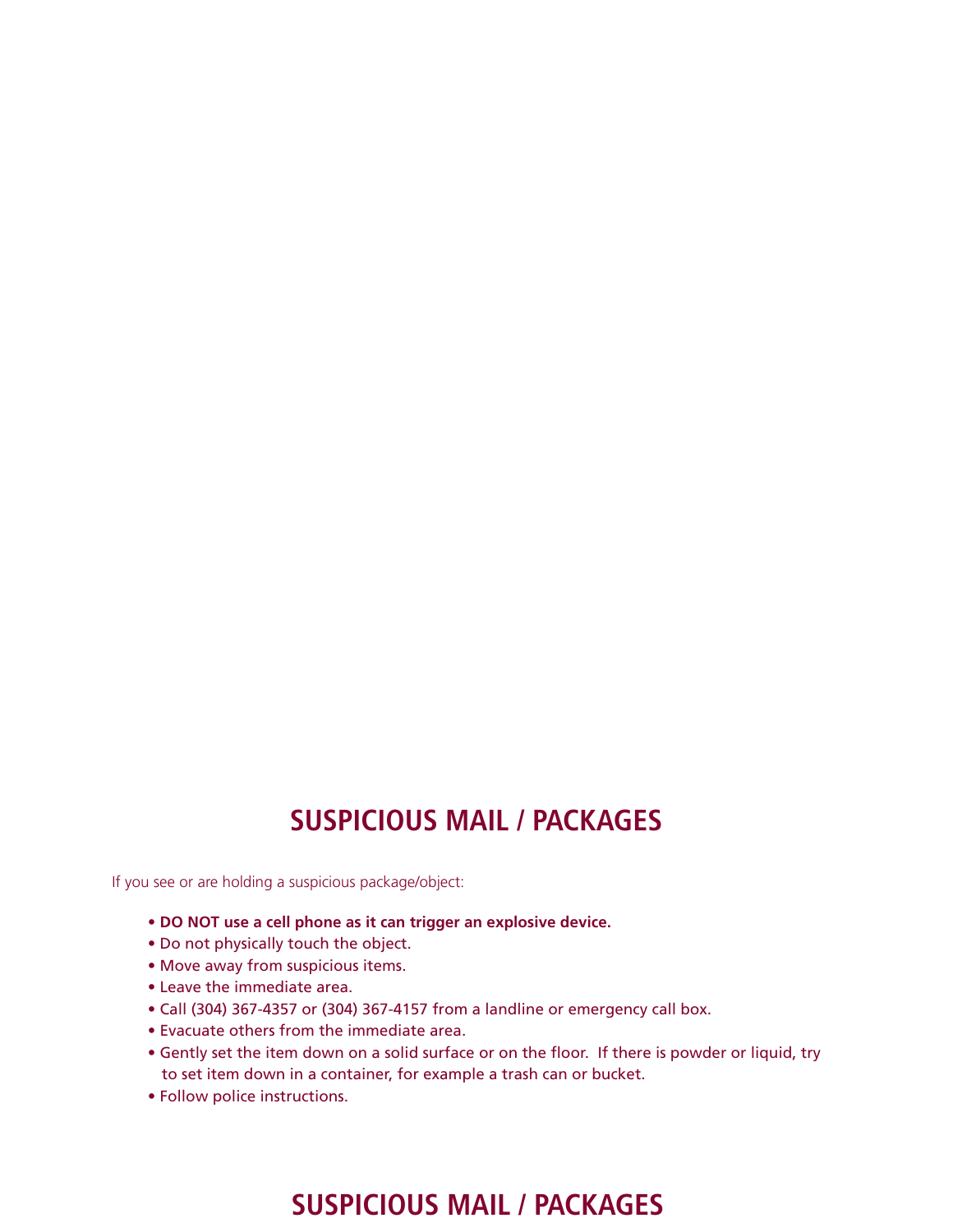### **Utilities / power outage**

In the event of a major utility failure, call the Physical Plant at (304) 367-4110 if between 8:00 a.m. and 4:00 p.m. Monday through Friday. At all other times, or if unable to reach Physical Plant, contact Campus Police at (304) 367-4357.

- Remain calm; move cautiously to a lighted area.
- Turn off and unplug computers and other voltage-sensitive equipment.
- Provide assistance to others if necessary.

#### **ELECTRICAL OUTAGE:**

- Evacuate the building if the fire alarm sounds or upon notification by authorized emergency personnel.
- In laboratory buildings. Fume hoods do not operate during power outage and most laboratories should not be used until the ventilation is properly restored.

#### **GAS LEAK/UNUSUAL ODORS:**

- Cease all operations immediately.
- **Do not use cell phones or other electronic equipment.**
- Do not switch lights on or off.
- Evacuate as soon as possible.

#### **FLOODING/PLUMBING FAILURE**

- Cease using all electrical equipment.
- Avoid contact with the water.
- Evacuate the building.

### **Utilities / power outage**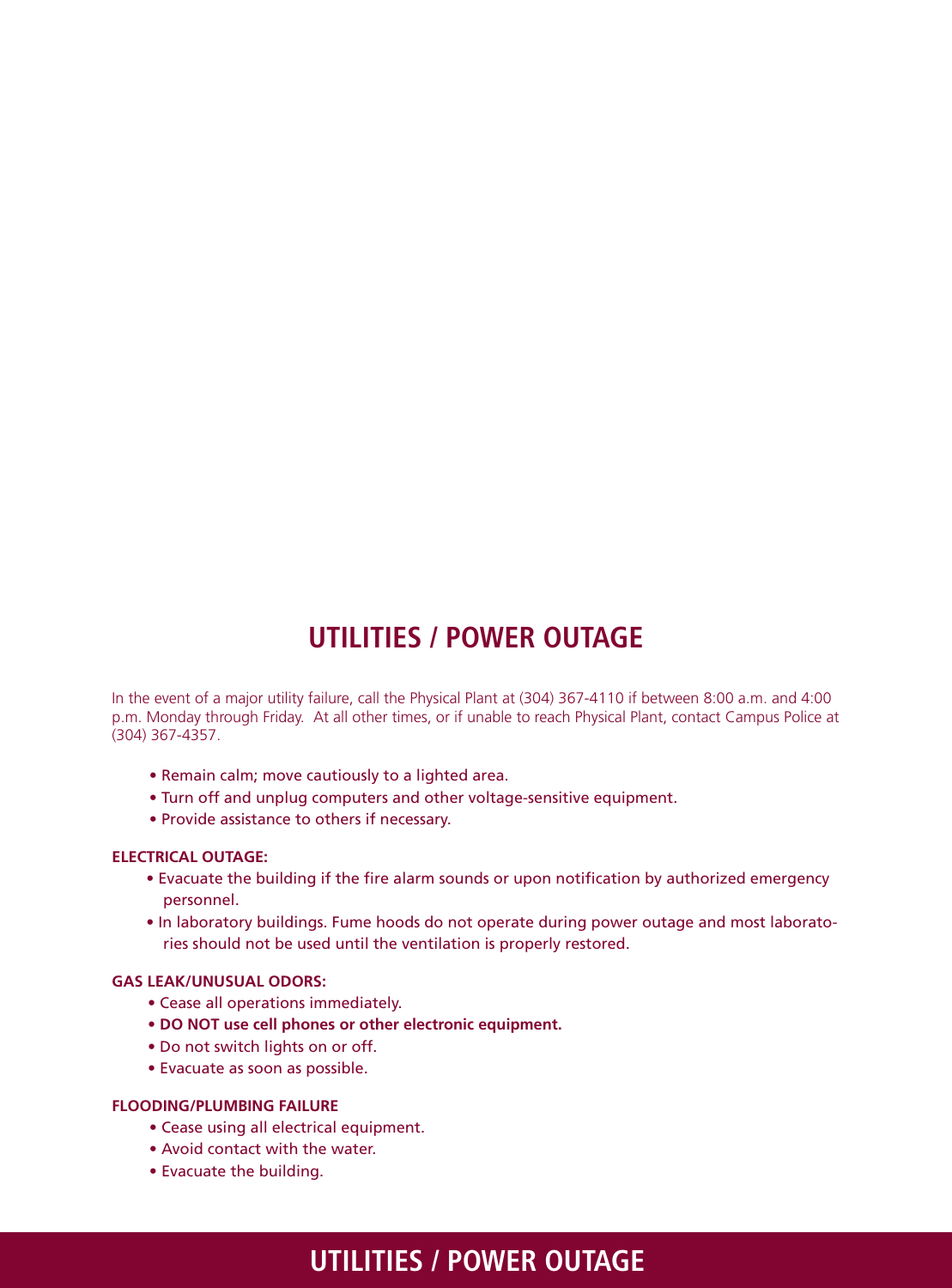### **Weather emergencies**

Campus Police is equipped with weather alert station which is on at all times.

Report any injury/damage to the Campus Police dispatcher at (304) 367-4357. Provide as much information as possible to respond to the emergency.

WATCH: Conditions are favorable for the development of severe weather. Everyone should closely monitor the weather station radio or computer as the situation progresses.

**WARNING:** Severe weather has actually been observed, and there is an imminent threat. Listen closely to instructions provided by weather radios/emergency officials.

#### **THUNDERSTORMS:**

- Frequently have high winds, cloud to ground lightening, heavy rain, and can produce tornados.
- STAY AWAY from windows and draw shades or blinds to reduce injury from flying glass.
- Minimize use of electric appliances.

#### **SNOW:**

- Monitor media announcements.
- For official information and full details check the web site www.fairmontstate.edu. or www.pierpont.edu.
- When public schools close in Doddridge, Preston, Barbour, Taylor, Randolph, Calhoun, Gilmer and Upshur counties, off-campus courses for Pierpont in that particular county are canceled. There will be no media announcement.

Pierpont classes offered in Monongalia, Lewis and Braxton can operate if public schools are closed in those counties, so they will follow the same closings/delay schedule as main campus. The Robert C. Byrd National Aerospace Education Center and the Gaston Caperton Center in Harrison County also follow the same closings/delay schedule as main campus.

- In the event of a 2 hour delay, classes scheduled before 10:00 a.m. will be canceled. All classes starting at 10:00 a.m. or later will operate on their normal schedule. Staff members are to report as close to their normal start times as possible.
- USE GOOD JUDGEMENT WHEN DECIDING IF YOU CAN ARRIVE ON CAMPUS SAFELY.

#### **TORNADOS:**

- Alert system will be activated when there is a TORNADO WARNING, and you should SEEK SHELTER IMMEDIATELY in designated shelter locations.
- Stay away from windows and doors to prevent injury from glass or other flying objects.
- DO NOT go outdoors to see the storm.
- If you are in a vehicle, seek shelter in a building, ditch, or other safe place. Automobiles are very dangerous during high winds.
- Once the storm has cleared, notify Campus Police at (304) 367-4357 of any damages or injuries.

#### **FLOODS:**

- Secure vital equipment, records, and chemicals. Shut off all electrical equipment. Secure all laboratory experiments.
- Move to HIGHER, SAFER GROUND.
- DO NOT return to your building unless you have been instructed to do so by the Campus Police Department or emergency personnel.
- If flood water rises, DO NOT attempt to wade or travel through the water. Even small amounts of water can be very dangerous.

My designated shelter for tornado warning is: \_\_\_\_\_\_\_\_\_\_\_\_\_\_\_\_\_\_\_\_\_\_\_\_\_\_\_\_\_\_\_\_\_\_

### **Weather emergencies**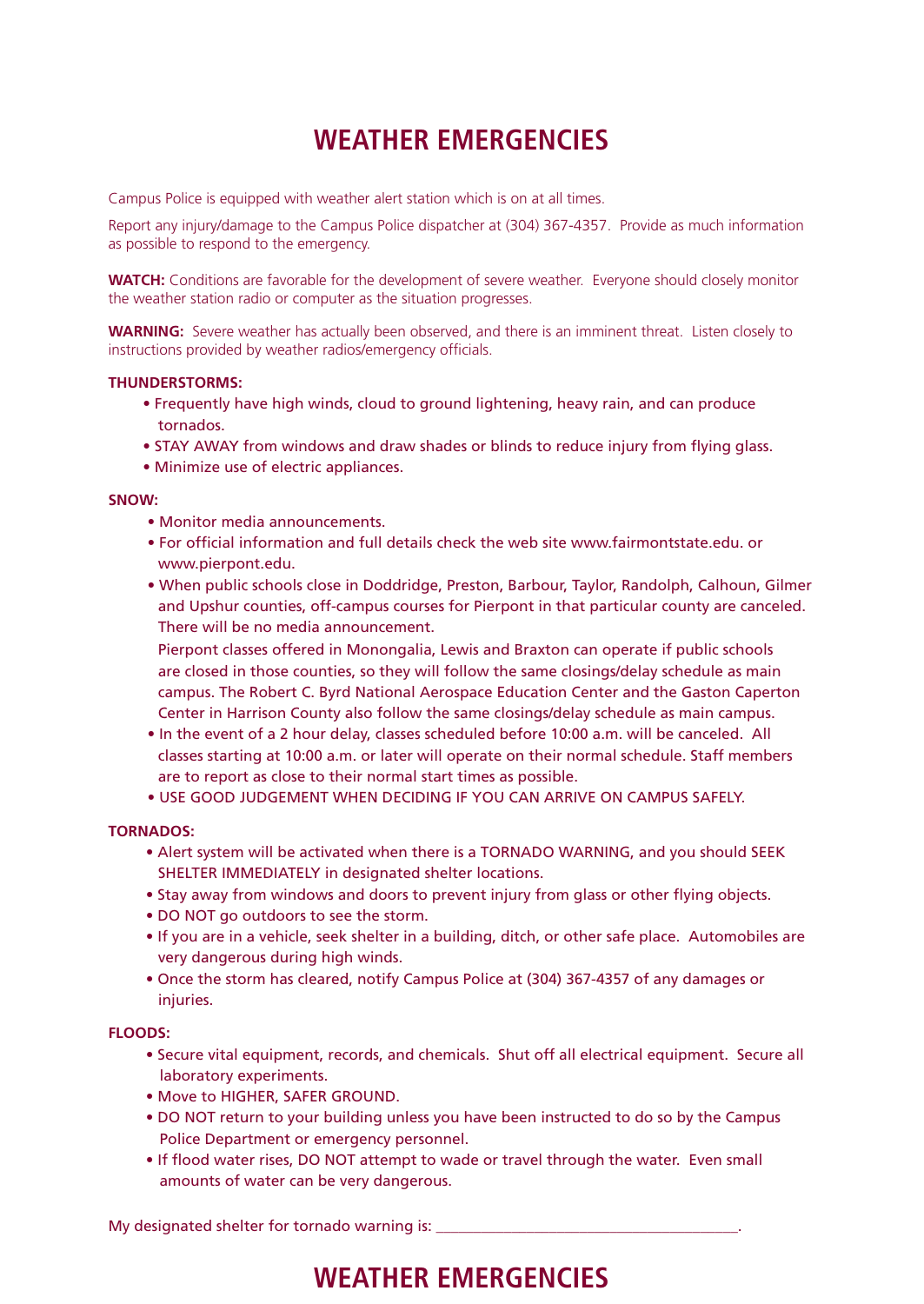### **Lockdown**

A lockdown is ordered any time it is unsafe to leave the building. A lockdown will be ordered by the Campus Police Department or other designated authority. You may be notified of a lockdown by various means including public address systems, paging notification systems, mass e-mails, text messaging, web site, telephone notification or other means available based on circumstances of the incident.

#### **DURING LOCKDOWN YOU SHOULD:**

- Remain calm.
- Remain in your assigned area so a full accounting can be made of everyone inside of the building.
- Close and lock doors. Stay away from all windows and doors. Turn off all lights and remain silent. **Do not use cell phones** except for emergency notification to Campus Police at (304) 367-4357.
- Move to a location in the room which is not visible to someone looking through the door. If gunshots are heard everyone should move to the floor.
- Students and staff in hallways or other open areas must proceed immediately to a classroom or office where they can safely be locked in. If a classroom or office door is locked, proceed to the next closest available room to take cover.
- If you see someone other than emergency personnel attempting to enter the building notify (304) 367-4357 IMMEDIATELY.
- NO ONE SHOULD LEAVE THE SECURED ROOM UNTIL DIRECTED TO DO SO BY THE AUTHORIZED EMERGENCY PERSONNEL.
- If building becomes unsafe, evacuate only if safe to do so.

### **Lockdown**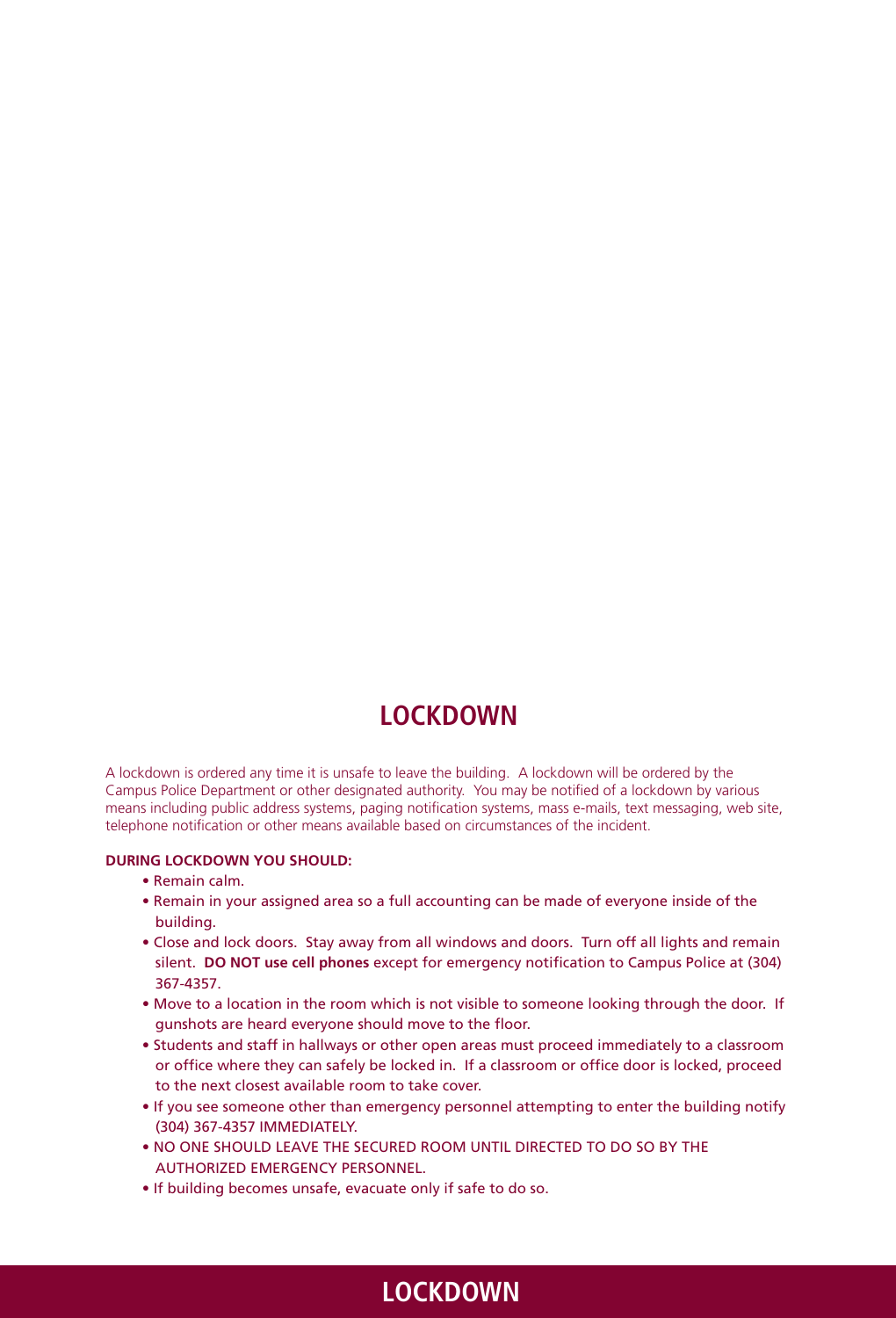### **Emergency communications**

During emergencies, campus crisis communications protocol calls for speedy notification of emergency responders and all members of the campus community. The various communication resources that can be used in a given situation include:

| PUBLIC ADDRESS SYSTEMS       | <b>Falcon Center</b><br>Main quad area, Education Building                                                                                                                                                                  |
|------------------------------|-----------------------------------------------------------------------------------------------------------------------------------------------------------------------------------------------------------------------------|
| <b>BROADCAST VOICEMAIL</b>   | All campus VOIP phones                                                                                                                                                                                                      |
| EMERGENCY TEXT MESSAGING     | Available by subscription by opting in on web page.                                                                                                                                                                         |
| <b>E-MAIL SYSTEMS</b>        | @students.fairmontstate.edu<br>@students.pierpont.edu<br>@fairmontstate.edu<br>@pierpont.edu                                                                                                                                |
| <b>WEB SITE</b>              | www.fairmontstate.edu<br>www.pierpont.edu                                                                                                                                                                                   |
| <b>WEATHER RADIOS</b>        | <b>Campus Police</b>                                                                                                                                                                                                        |
| EAS (EMERGENCY ALERT SYSTEM) | The national system which supersedes the Emergency<br>Broadcast System and is jointly administered by the FCC,<br>FEMA, and the National Weather Service and which<br>Broadcasts emergency alerts via radio and television. |

#### MEDIA

**Radio** FANTASIA BROADCASTING • WMMN (920 AM), WTCS(1490 AM), WRLF (94.3 FM)

#### FROGGY COUNTRY

 • 102.7 FM, 92.7 FM, 103.7 FM

#### WV RADIO CORPORATION • WKKW (97.9 FM), WVAQ (101.9 FM), WAJR (1440 AM)

WV Public Radio

 • mORGANTOWN (90.9 fm), clarksburg (107.3 fm), buckhannon (88.9 fm), elkins (88.5 fm)

**Television** WBOY Channel 12 WDTV Channel 5

- **NEWSPAPER** (These newspapers will be notified when the change is known in time to meet printing deadlines.)
	- TIMES West Virginian
	- DOMINION POST
	- CLARKSBURG EXPONENT-TELEGRAM

### **Emergency communications**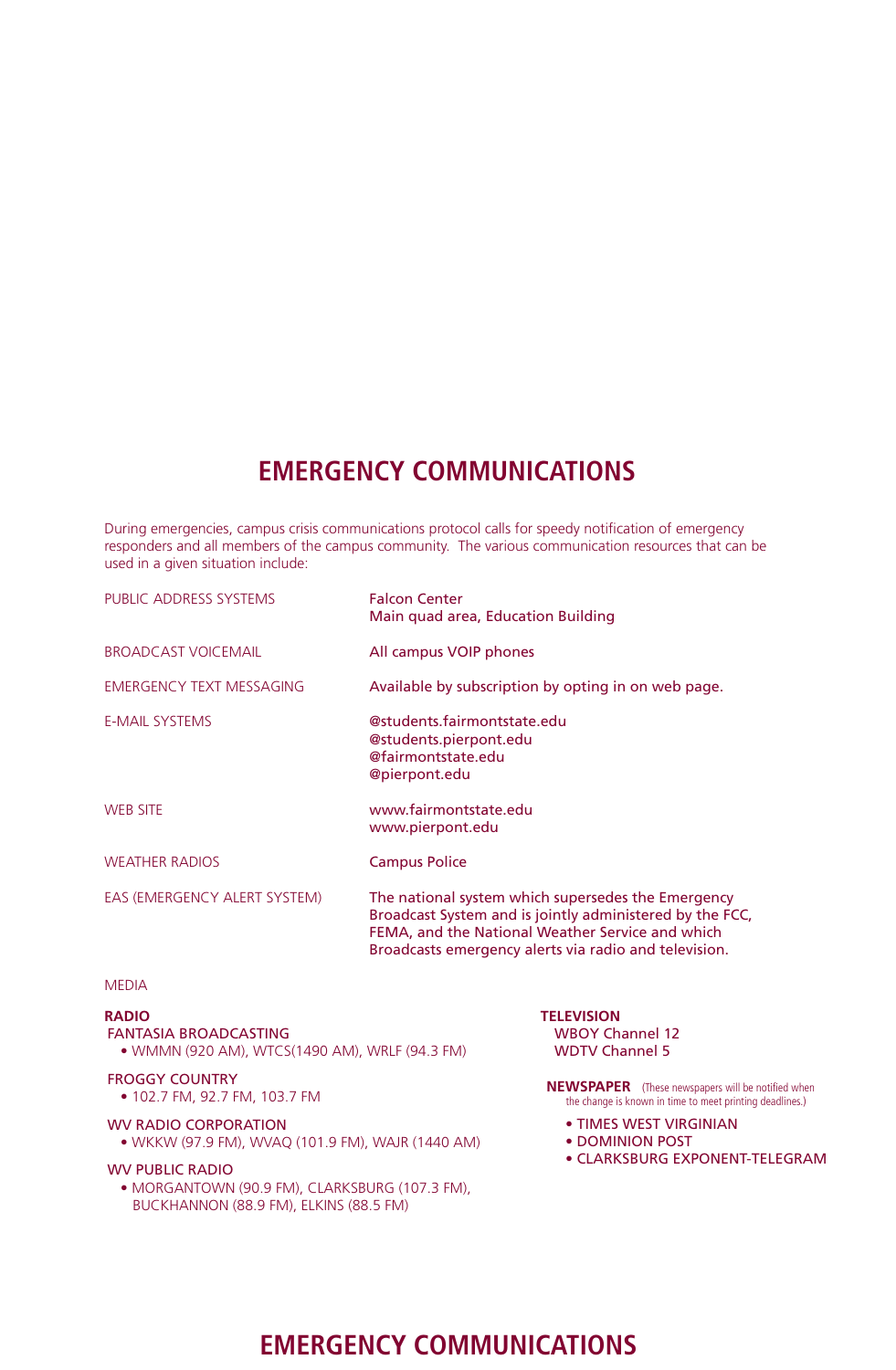### **Personal injuries (worker's compensation)**

- Seek medical attention.
- Contact immediate supervisor.
- Contact CAMPUS SAFETY SPECIALIST at (304) 367-4985.
- Complete Occupational Injury/Illness Report and submit to Campus Safety Specialist.
- Participate in the Return to Work Program (if necessary).

### **Personal injuries (worker's compensation)**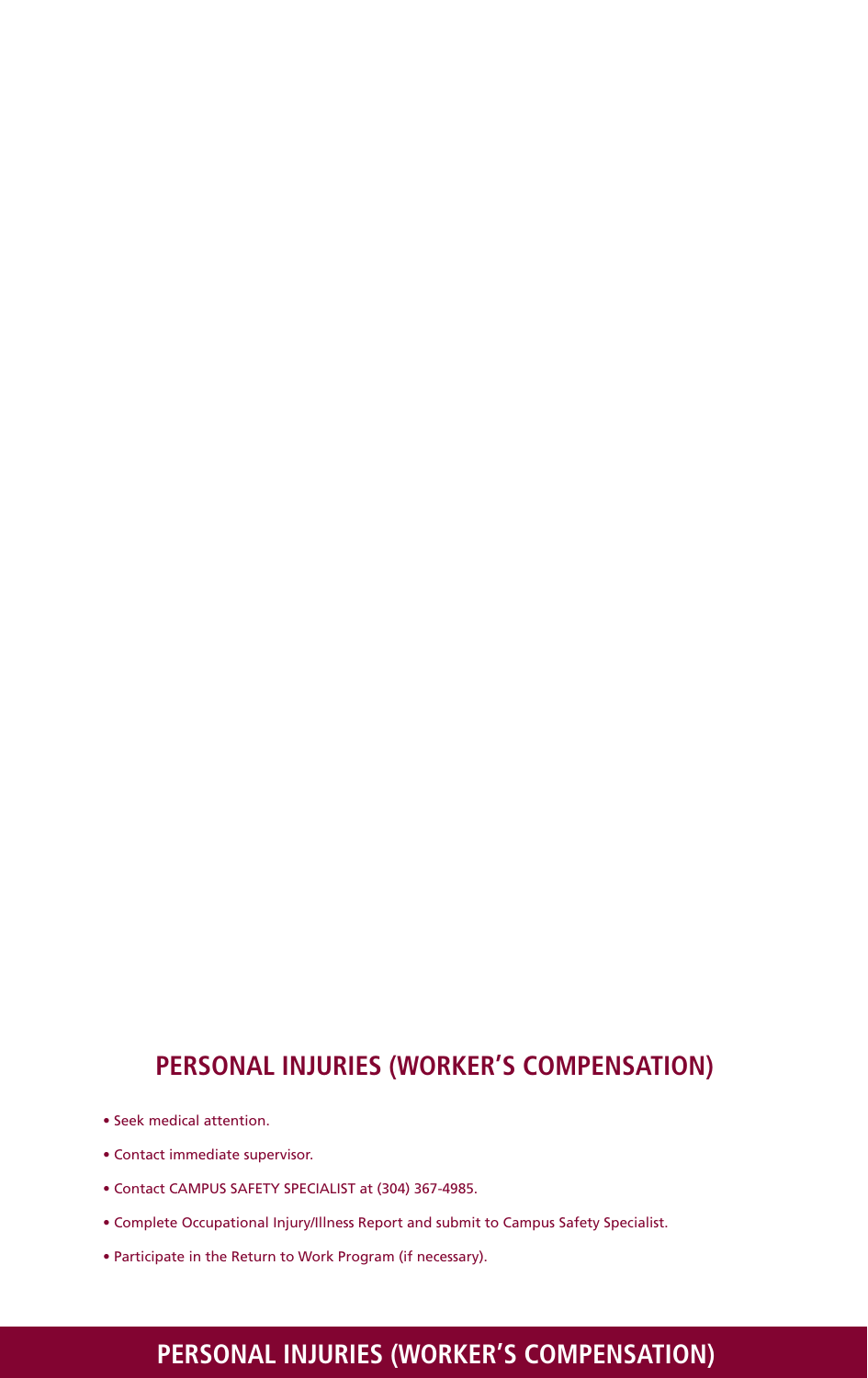### **Missing Student**

To report a missing student:

- Call Campus Police at (304) 367-4357.
- Provide as much information as possible about student such as: clothing, height, weight, hair color, automobile, etc.

### **Missing Student**